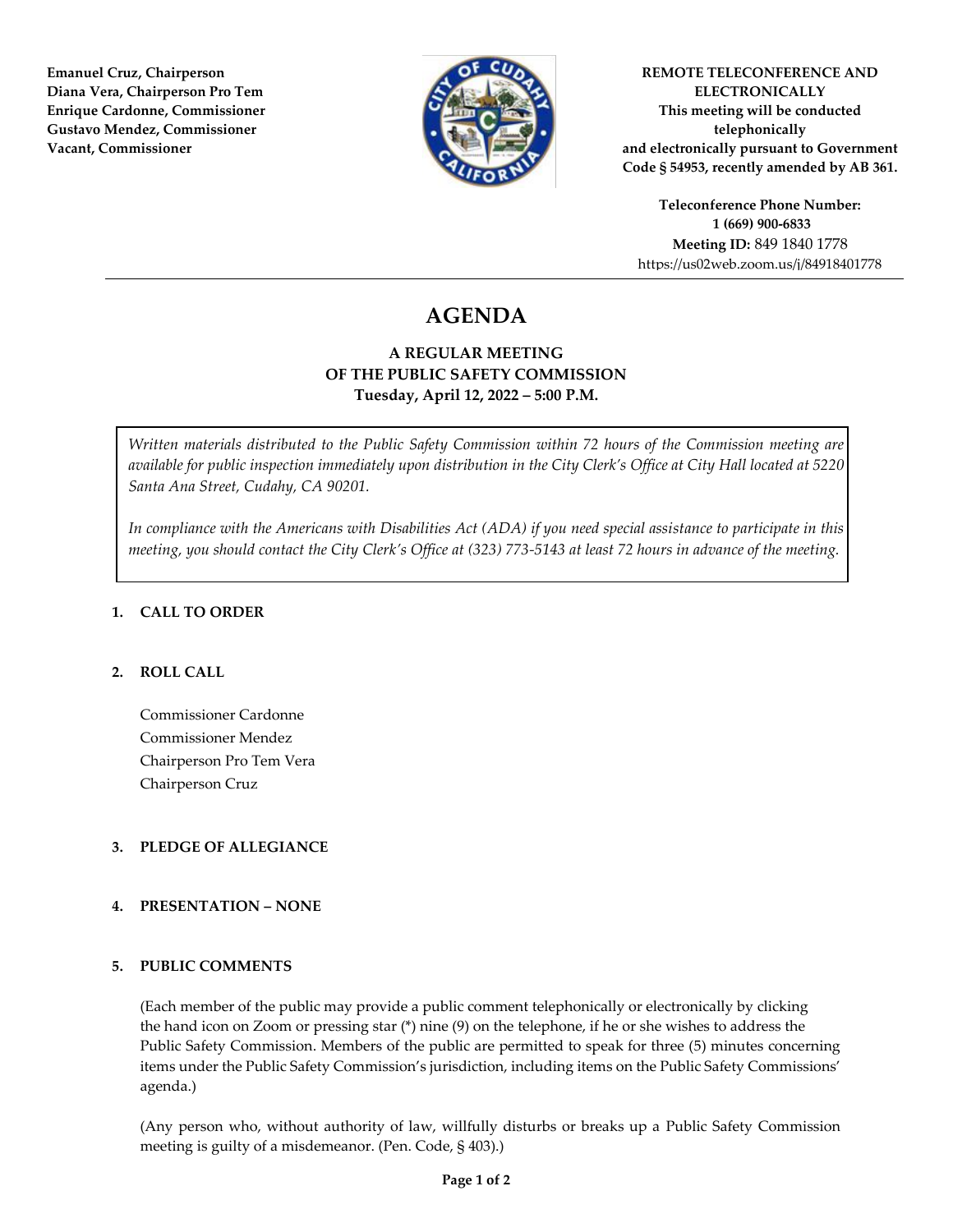#### **COMMUNITY PRESERVATION OFFICER'S VERBAL REPORT** 6.

#### **BUSINESS SESSION**  $7<sub>-</sub>$

A. March 2022 monthly report from the LA County Sheriff's Department. (Report attached)

Recommendation: Staff recommends the Public Safety Commission to receive and file.

B. March 2022 monthly report from the Community Preservation Department. (Report attached)

Recommendation: Staff recommends the Public Safety Commission to receive and file.

C. Consideration to Review and Approve the Draft Minutes of March 8, 2022, for the Regular Meeting of the Public Safety Commission. (Minutes attached)

Recommendation: Staff recommends the Public Safety Commission to review and approve the Draft Minutes for March 8, 2022.

#### **DISCUSSION** 8.

(This is the time for the Public Safety Commissioners to comment on any topics related to "City Business," including announcements, reflections on city / regional events, response to public comments, suggested discussion topics for future Public Safety Commission meetings, general concerns about particular city matters, questions to the staff, and directives to the staff. Each Commissioner will be allowed to speak and shall not use this comment period for serial discussions or debate between members on City business matters not properly agendized).

#### 9. ADJOURNMENT

I Raul Mazariegos, hereby certify under penalty of perjury under the laws of the State of California that the foregoing agenda was posted at Cudahy City Hall, Bedwell Hall, Clara Park, Lugo Park, and the City's Website. A copy of said Agenda is on file in the Community Development Department.

Dated this 6th Day of April 2022

Raul Mazariegos Commission Liaison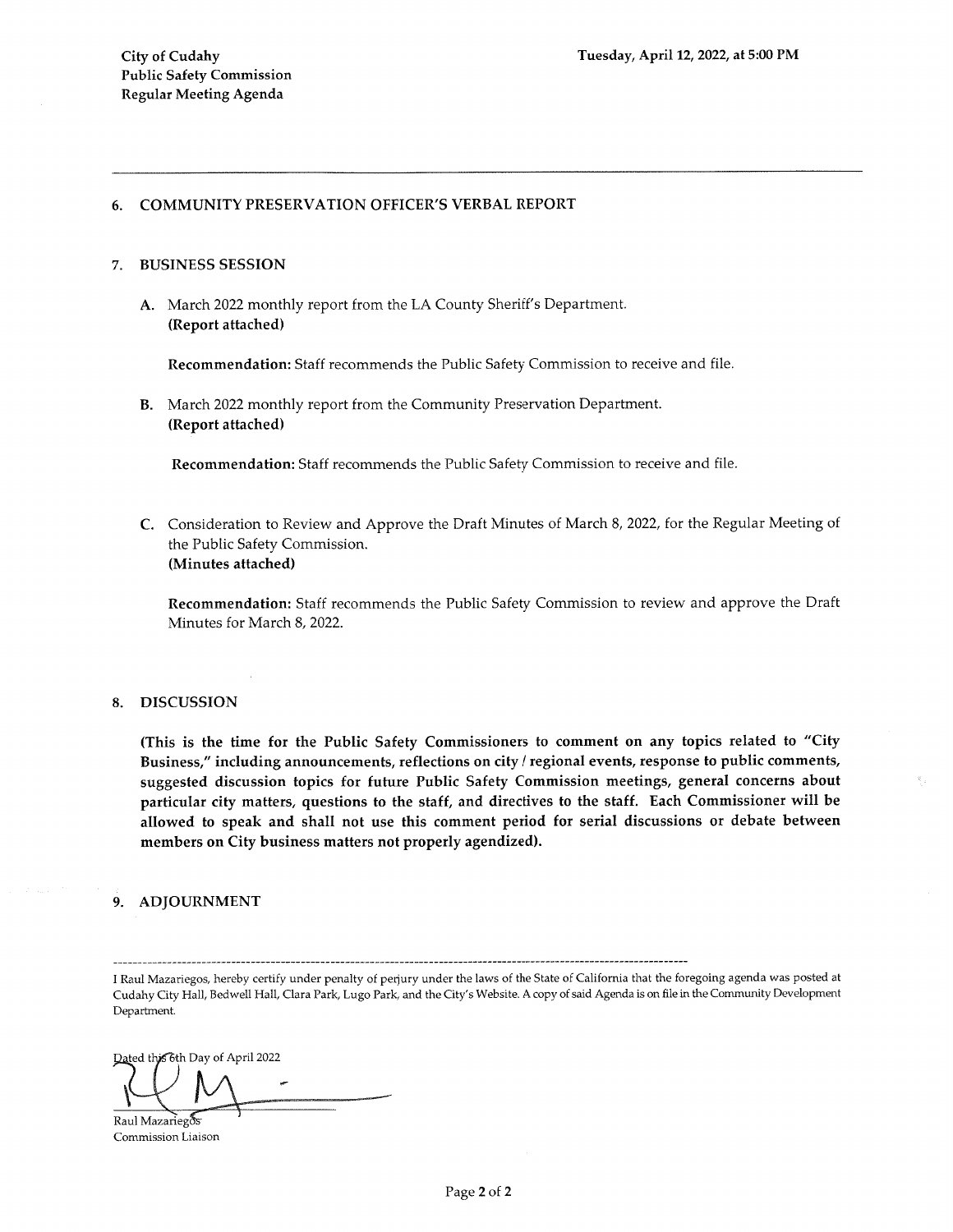## Los Angeles County Sheriff's Department

Date: 04/04/2022 Time: 13:17:59

 $3$ 

**Part I Actual Crimes (UCR'S)** 

**RD GROUP: ELA CUDAHY** 

| REPORT PERIOD: 01/01/2022 to 04/04/2022 |  | Page 1 of |  |
|-----------------------------------------|--|-----------|--|
|                                         |  |           |  |

| <b>CRIMES AGAINST PERSON</b>     |               |            |            |     |          |             |             |   |                |          |     |            |            |            |
|----------------------------------|---------------|------------|------------|-----|----------|-------------|-------------|---|----------------|----------|-----|------------|------------|------------|
| (Counting Victims)               |               | <b>JAN</b> | <b>FEB</b> | MAR | APR      | MAY         | <b>JUN</b>  |   | <b>JUL AUG</b> | SEP      | ост | <b>NOV</b> | <b>DEC</b> | <b>YTD</b> |
| Homicide                         | $(011 - 012)$ |            | 0          | 0   | 0        | 0           | 0           | 0 | 0              | 0        | 0   | 0          |            |            |
| Rape                             | $(021 - 028)$ | 0          |            | 0   | 0        | $\mathbf 0$ | $\mathbf 0$ | 0 | 0              | 0        | 0   | 0          | $\bf{0}$   | -1.        |
| Assaults - Aggravated(050 - 059, | $141 - 143$   | 17         | 3          | -7  | $\bf{0}$ | $\mathbf 0$ | $\bf{0}$    | 0 | 0              | $\bf{0}$ | 0   | O.         | $\Omega$   | 27         |
| <b>Grand Total - Persons</b>     |               | 18         | 4          |     | 0        | 0           | 0           | 0 | 0              | 0        | 0   |            |            | 29         |

#### **CRIMES AGAINST PROPERTY**

| (Counting Reports)            |               | <b>JAN</b>     | <b>FEB</b> | <b>MAR</b>     | <b>APR</b>     | <b>MAY</b> | <b>JUN</b> | <b>JUL</b> | <b>AUG</b> | <b>SEP</b> | OCT      | <b>NOV</b>   | <b>DEC</b> | <b>YTD</b>     |
|-------------------------------|---------------|----------------|------------|----------------|----------------|------------|------------|------------|------------|------------|----------|--------------|------------|----------------|
| <b>Robbery Total</b>          |               | $\bf{0}$       | 4          | $\overline{2}$ | $\bf{0}$       | $\bf{0}$   | 0          | 0          | $\bf{0}$   | $\bf{0}$   | 0        | 0            | 0          | 6              |
| Armed                         | $(031 - 039)$ | 0              | 3          | 1              | 0              | 0          | 0          | 0          | 0          | 0          | 0        | 0            | 0          | 4              |
| Other                         | $(041 - 049)$ | 0              |            |                | $\Omega$       | 0          | 0          | 0          | 0          | 0          | 0        | 0            | 0          | $\overline{c}$ |
| <b>Burglary Total</b>         |               | 4              | 3          | 9              | 0              | 0          | 0          | 0          | 0          | $\bf{0}$   | 0        | 0            | 0          | 16             |
| Residential                   |               |                |            | 5              | 0              | 0          | 0          | 0          | 0          | 0          | 0        | 0            | 0          | 7              |
| Night                         | $(061 - 063)$ | 0              | 0          | 1              | 0              | 0          | 0          | 0          | 0          | 0          | 0        | 0            | 0          |                |
| Day                           | $(064 - 066)$ | 0              | 0          | $\overline{c}$ | 0              | 0          | 0          | 0          | 0          | 0          | 0        | 0            | 0          | $\overline{c}$ |
| Unknown                       | $(067 - 069)$ | 1              | 1          | 2              | 0              | 0          | 0          | 0          | 0          | 0          | 0        | 0            | 0          |                |
| Other                         |               | 3              | 2          | 4              | 0              | 0          | 0          | 0          | 0          | 0          | 0        | 0            | 0          | 9              |
| Night                         | $(071 - 073)$ | $\overline{c}$ | 0          | 3              | 0              | 0          | 0          | 0          | 0          | 0          | 0        | 0            | 0          | 5              |
| Day                           | $(074 - 076)$ | 0              |            | 0              | 0              | 0          | 0          | 0          | 0          | 0          | 0        | 0            | 0          |                |
| Unknown                       | $(077 - 079)$ |                |            |                | 0              | 0          | 0          | 0          | 0          | 0          | 0        | 0            | 0          | 3              |
| <b>Other Theft Total</b>      |               | 8              | 8          | 6              | 0              | 0          | 0          | 0          | 0          | 0          | 0        | 0            | 0          | 22             |
| <b>Grand Theft</b>            | $(080 - 089)$ | 3              | 3          | 4              | 0              | 0          | 0          | 0          | 0          | 0          | 0        | 0            | 0          | 10             |
| From Vehicle                  | $(340 - 345)$ | 0              | 3          | 0              | 0              | 0          | 0          | 0          | 0          | 0          | 0        | 0            | 0          | 3              |
| From Locker                   | $(350 - 351)$ | 0              | 0          | 0              | 0              | 0          | 0          | 0          | 0          | 0          | 0        | 0            | 0          | 0              |
| From Boat                     | $(360 - 361)$ | 0              | 0          | 0              | 0              | 0          | 0          | 0          | 0          | 0          | 0        | 0            | 0          | 0              |
| From Aircraft                 | $(370 - 371)$ | 0              | 0          | 0              | 0              | 0          | 0          | 0          | 0          | 0          | 0        | 0            | 0          | 0              |
| Petty Theft                   | $(382 - 389)$ | 5              | 2          | 2              | 0              | 0          | 0          | 0          | 0          | 0          | 0        | 0            | 0          | 9              |
| <b>Auto Theft</b>             | $(090 - 099)$ | 7              | 9          | 9              | 2              | 0          | 0          | 0          | 0          | 0          | 0        | 0            | 0          | 27             |
| <b>Arson</b>                  | $(270 - 279)$ | 0              | 1          | 1              | $\bf{0}$       | 0          | 0          | 0          | 0          | 0          | 0        | 0            | 0          | $\mathbf 2$    |
| <b>Grand Total - Property</b> |               | 19             | 25         | 27             | $\overline{2}$ | $\bf{0}$   | 0          | 0          | 0          | 0          | 0        | $\mathbf{0}$ | 0          | 73             |
| <b>PERIOD TOTAL</b>           |               | 37             | 29         | 34             | $\overline{2}$ | 0          | $\bf{0}$   | 0          | $\pmb{0}$  | $\bf{0}$   | $\bf{0}$ | 0            | 0          | 102            |

## Note: REPORTED STATISTICS ARE CURRENT AS OF 04:04 HRS. 04/04/2022.

The crime counts are based on the UCR hierarchy standard. Adjustments to the crimes are reflected in the month which the change was made.

÷.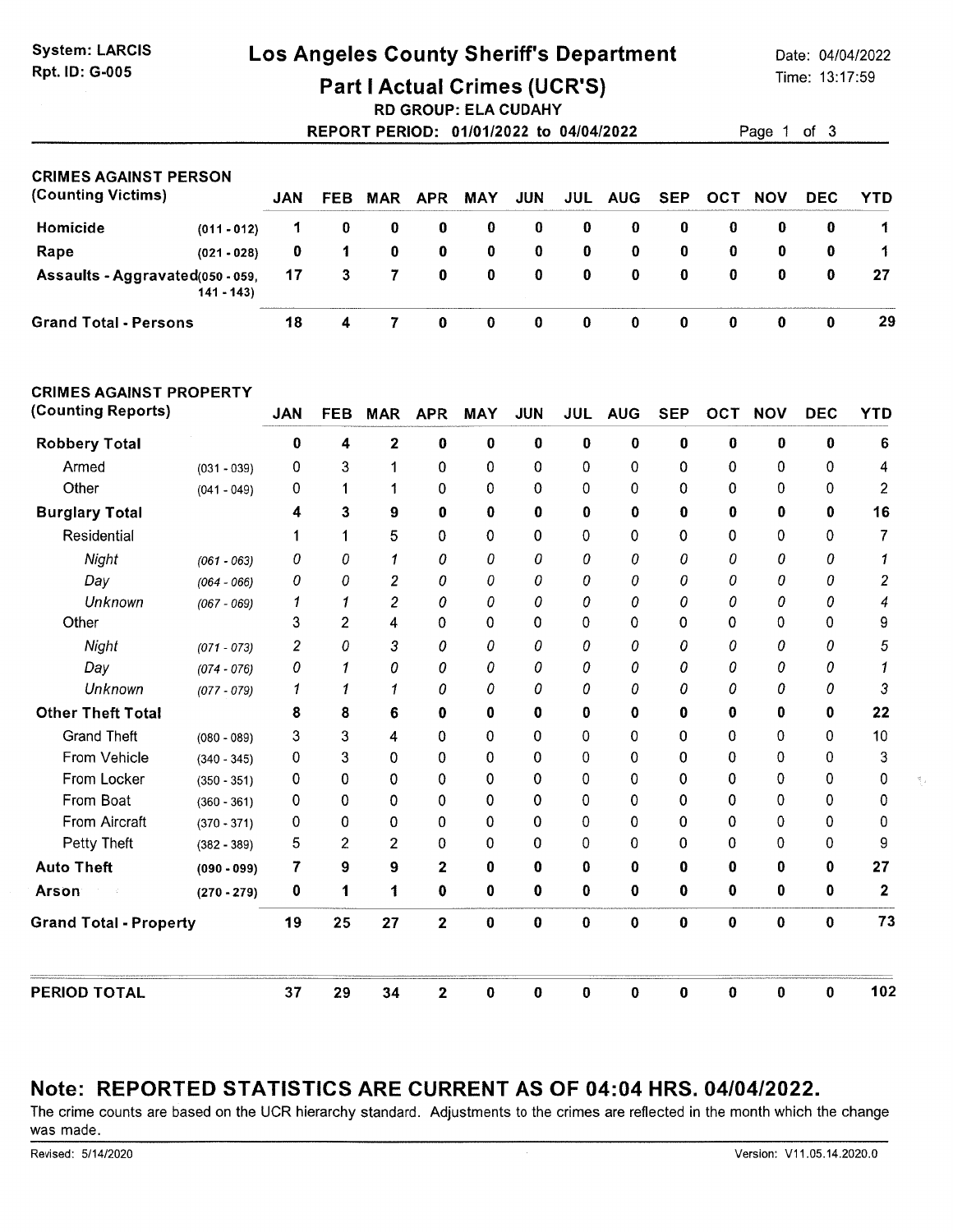## Los Angeles County Sheriff's Department

Date: 04/04/2022 Time: 13:17:59

## **Part I Actual Crimes (UCR'S)**

**RD GROUP: ELA CUDAHY** 

REPORT PERIOD: 01/01/2022 to 04/04/2022 Page 2 of 3

| <b>CRIMES AGAINST PERSON</b>      |               |         |         |          |         |    |                          |           |
|-----------------------------------|---------------|---------|---------|----------|---------|----|--------------------------|-----------|
| (Counting Victims)                |               | Mo Curr | Mo YAgo | L3M Curr | L3MYAgo |    | <b>YTD Curr YTD YAgo</b> | % Change  |
| Homicide                          | $(011 - 012)$ | 0       |         | 0        |         |    |                          | $0.00\%$  |
| Rape                              | $(021 - 028)$ | 0       | 0       |          |         |    |                          | $-50.00%$ |
| Assaults - Aggravated (050 - 059, | $141 - 143$   | 0       | 5       | 10       | 23      | 27 | 28                       | $-3.57%$  |
| <b>Grand Total - Persons</b>      |               |         |         | 11       | 26      | 29 | 31                       | $-6.45%$  |

#### **CRIMES AGAINST PROPERTY**

| (Counting Reports)            |               | <b>Mo Curr</b> | Mo YAgo | L3M Curr | L3MYAgo | YTD Curr YTD YAgo |                | % Change  |
|-------------------------------|---------------|----------------|---------|----------|---------|-------------------|----------------|-----------|
| <b>Robbery Total</b>          |               | 0              | 0       | 6        | 5       | 6                 | 7              | $-14.29%$ |
| Armed                         | $(031 - 039)$ | 0              | 0       | 4        | 4       | 4                 | 6              | $-33.33%$ |
| Other                         | $(041 - 049)$ | 0              | 0       | 2        |         | 2                 |                | 100.00%   |
| <b>Burglary Total</b>         |               | 0              | 4       | 12       | 18      | 16                | 22             | $-27.27%$ |
| Residential                   |               | 0              |         | 6        | 6       |                   | 6              | 16.67%    |
| Night                         | $(061 - 063)$ | 0              | Ω       |          | 4       |                   | 4              | $-75.00%$ |
| Day                           | $(064 - 066)$ | 0              |         | 2        | 2       | 2                 | $\overline{c}$ | 0.00%     |
| Unknown                       | $(067 - 069)$ | 0              | Ω       | 3        | 0       | 4                 | 0              |           |
| Other                         |               | 0              | 3       | 6        | 12      | 9                 | 16             | -43.75%   |
| Night                         | $(071 - 073)$ | 0              | 2       | 3        | 8       | 5                 | 9              | $-44.44%$ |
| Day                           | $(074 - 076)$ | 0              | 0       |          | 0       |                   |                | 0.00%     |
| Unknown                       | $(077 - 079)$ | 0              |         | 2        | 4       | 3                 | 6              | $-50.00%$ |
| <b>Other Theft Total</b>      |               | 0              | 10      | 14       | 25      | 22                | 39             | -43.59%   |
| <b>Grand Theft</b>            | $(080 - 089)$ | 0              | 2       | 7        | 4       | 10                | 8              | 25.00%    |
| From Vehicle                  | $(340 - 345)$ | 0              | 4       | 3        | 10      | 3                 | 14             | $-78.57%$ |
| From Locker                   | $(350 - 351)$ | 0              | 0       | 0        | 0       | 0                 | 0              |           |
| From Boat                     | $(360 - 361)$ | 0              | 0       | 0        | 0       | 0                 | 0              |           |
| From Aircraft                 | $(370 - 371)$ | 0              | 0       | 0        | 0       | 0                 | 0              |           |
| Petty Theft                   | $(382 - 389)$ | 0              | 4       | 4        | 11      | 9                 | 17             | -47.06%   |
| <b>Auto Theft</b>             | $(090 - 099)$ | $\mathbf{2}$   | 11      | 20       | 31      | 27                | 46             | $-41.30%$ |
| Arson                         | $(270 - 279)$ | 0              | 0       | 2        | 0       | 2                 | 3              | $-33.33%$ |
| <b>Grand Total - Property</b> |               | $\mathbf{2}$   | 25      | 54       | 79      | 73                | 117            | $-37.61%$ |
| <b>PERIOD TOTAL</b>           |               | $\mathbf 2$    | 31      | 65       | 105     | 102               | 148            | $-31.08%$ |

## Note: REPORTED STATISTICS ARE CURRENT AS OF 04:04 HRS. 04/04/2022.

The crime counts are based on the UCR hierarchy standard. Adjustments to the crimes are reflected in the month which the change was made.

 $\bar{z}$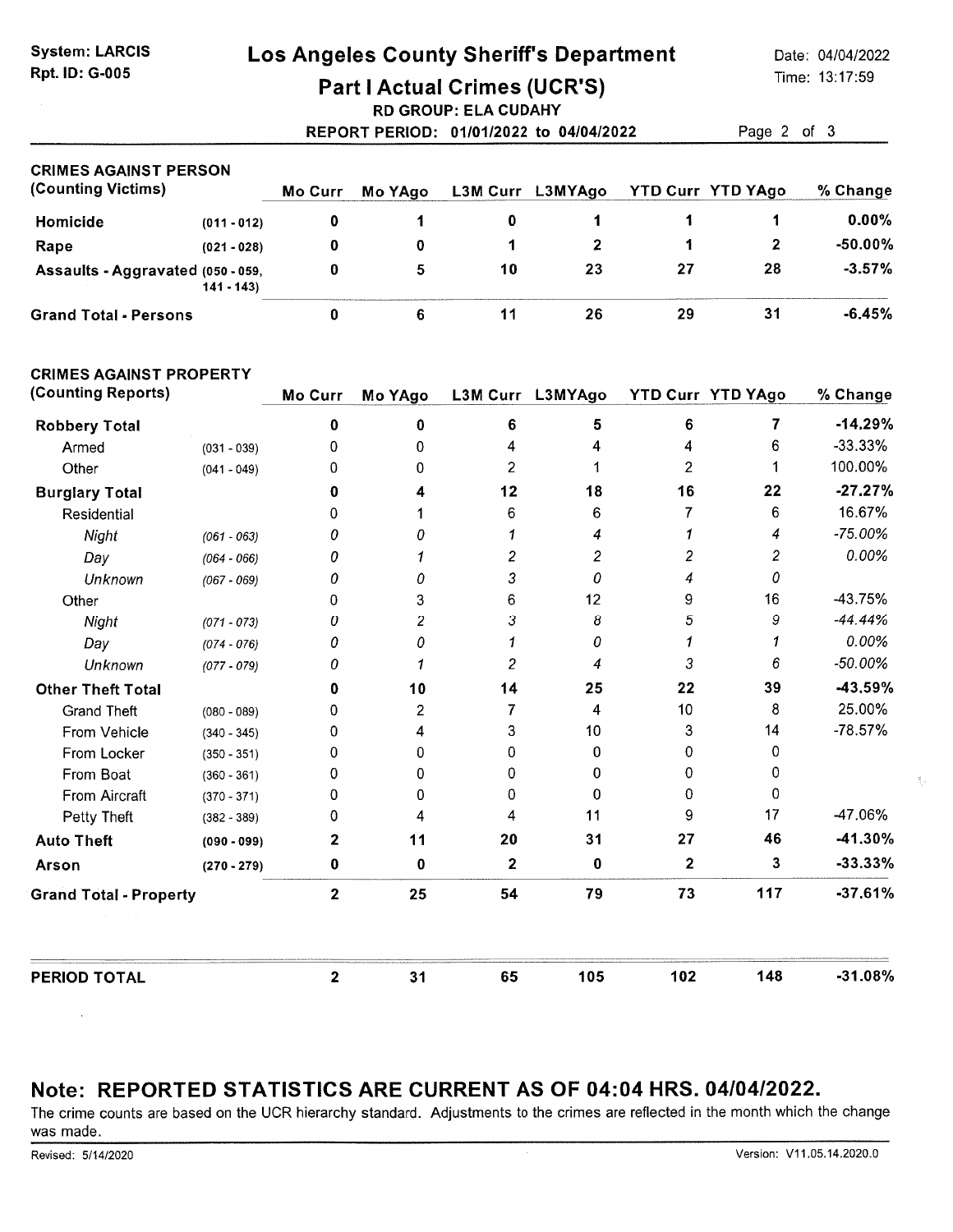

# **Item Number** 7R

# **STAFF REPORT**

Date: April 12, 2022

To: Honorable Chairperson/Commissioners

Raul Mazariegos, Community Preservation Officer From:

**March 2022 Community Preservation Monthly Report** Subject:

#### **RECOMMENDATION**

The Public Safety Commission is requested to receive and file the Community Preservation Monthly Report.

#### **BACKGROUND**

The Community Preservation Department is funded through the Community Development Block Grant (CDBG) and City General Funds. The Community Preservation Department enforces a broad range of public health and safety regulations including housing, zoning, health, environmental, public nuisance, and other safety codes that are designed to maintain a healthy, safe and clean environment, carry out land use policy, and preserve the quality-of-life standards that residents and businesses enjoy in our community. This project attempts to improve the condition of housing stock in coordination with the Housing Rehabilitation Program, which undertakes the actual rehabilitation of houses with citations, and property in the City of Cudahy where it is most needed and strives to maintain those improvements.

#### **ANALYSIS**

The Community Preservation Department report for the month of March identifies the common property maintenance violations (PMV). The most common violation citation codes are:

- a. CMC 15.20.020 Prohibited Conditions
- b. CMC 15.01.060 Violation of Building Code

During the month of March, 0 cases were initiated, 0 case in prosecution, and 0 case was resolved.

Ñ,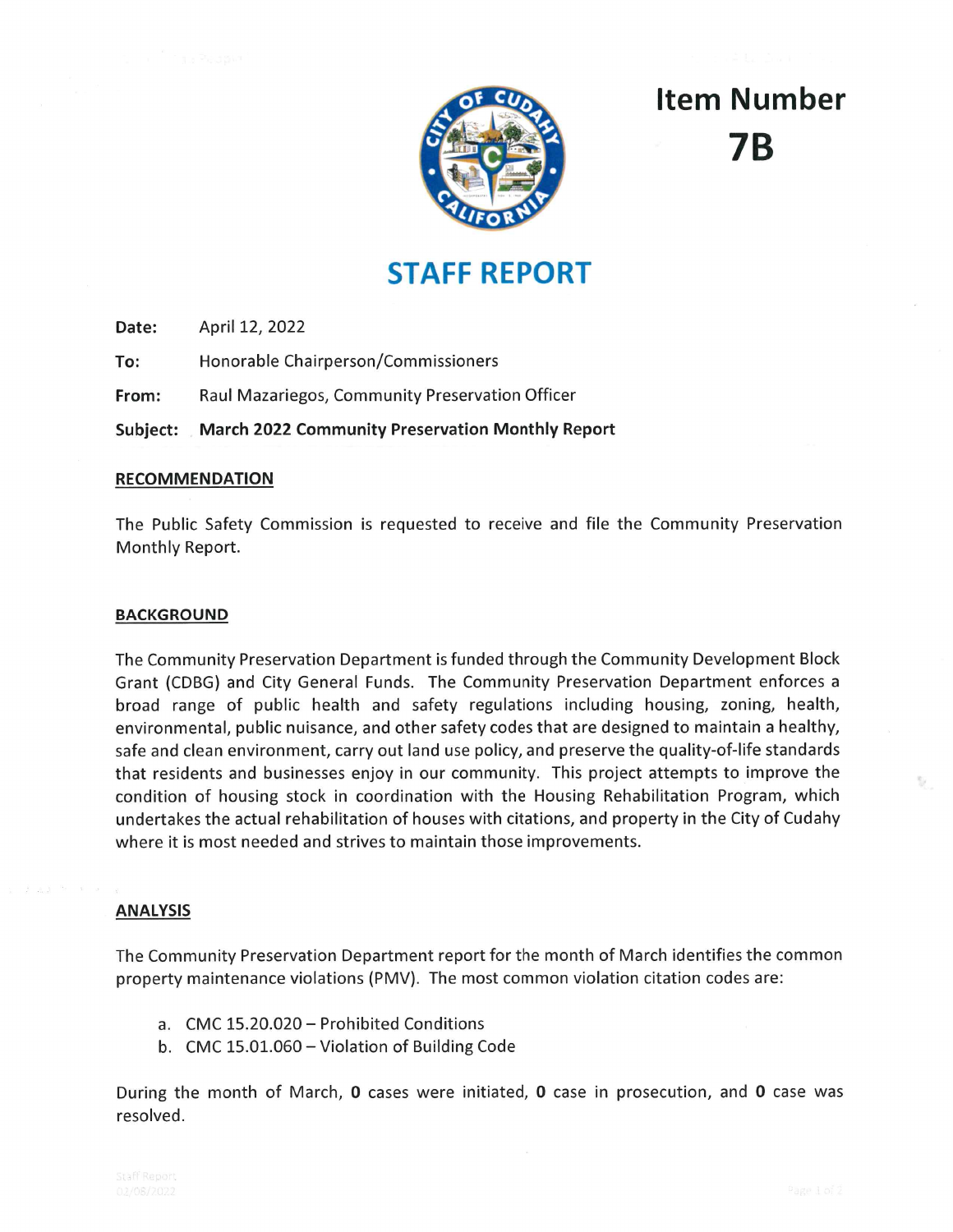This analysis is for the month of March that shows the number of open and closed cases, and the type of violations.

#### **CONCLUSION**

When the Public Safety Commission receives the Community Preservation Monthly reports then City staff will document and file the report.

#### **FINANCIAL IMPACT**

None.

#### **ATTACHMENTS**

Community Preservation report for the month of March 2022.

 $\bar{z}$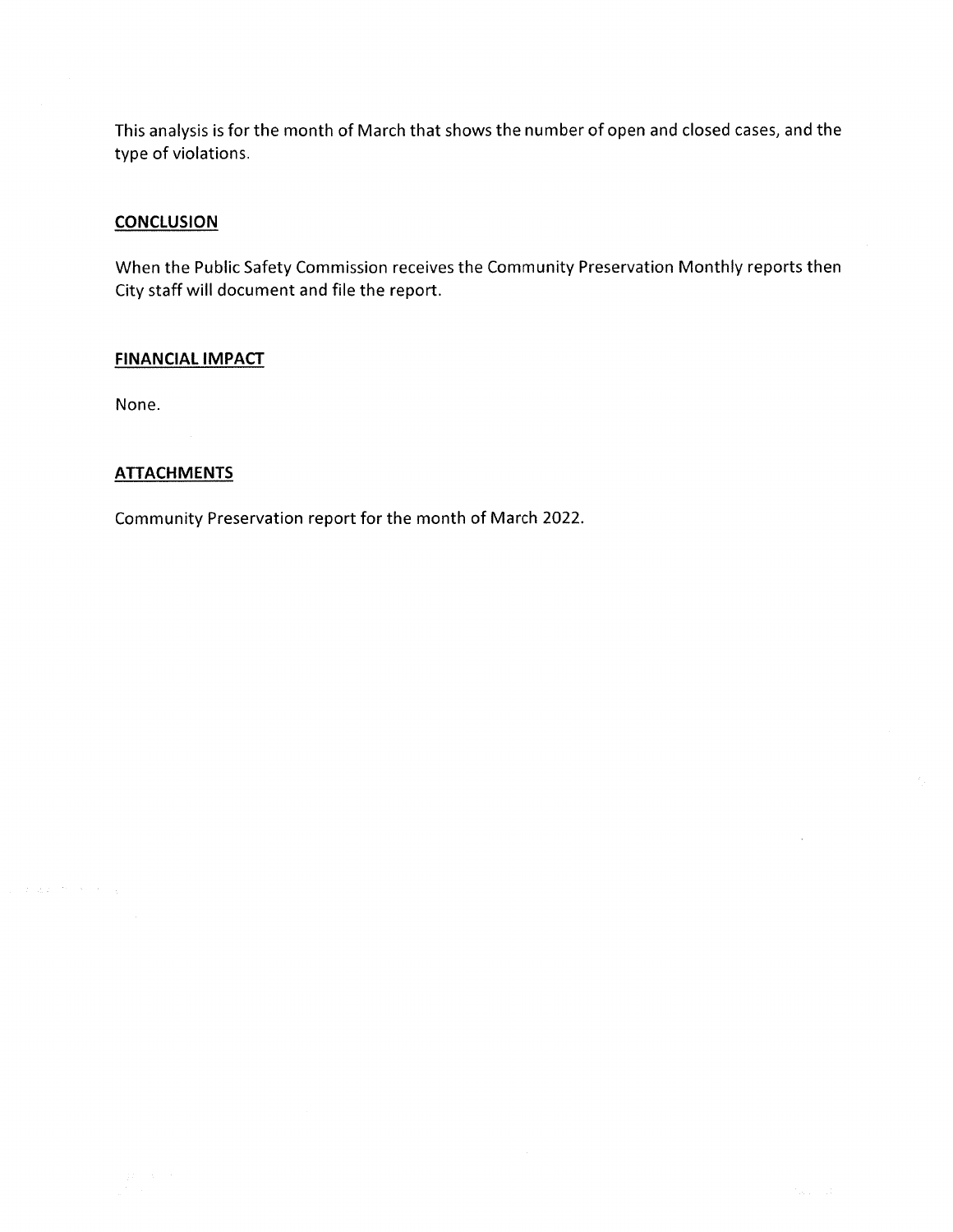| <b>Active Cases</b><br><b>Type of Violation</b><br><b>Prohibited Conditions</b><br><b>Building Code</b><br>$\Delta\sim 10^{-1}$ | New Cases (March: 2022)<br>Open cases from previous months<br><b>Cases in Prosecution</b><br><b>Total Active Cases</b><br><b>Cases Resolved (March:2022)</b><br>% of Cases Resolved<br>Window glass broken<br>Carports and Parking area unsightly with trash and debris<br>Abandoned vehicle on property creating nuisance and health hazard<br>Overgrown trees, shrubs grass and/or vegetation on the property<br>Junk trash and debris on property<br>Tenants or occupants are hanging clothes on stairway or fences<br>Trash containers are in public view<br>Home appliances being stored on property open areas (Outside)<br>Tenants or occupants performing major auto repairs and illegal motor oil dumping<br>Tenants or occupants parking vehicles on lawn areas<br>Driveway and parking area damaged or in disrepair<br>Past seasonal and holiday decorations are being displayed<br>Interior furniture being stored or placed on porch<br>Farm animals on property<br>Overgrown grass along the fence line property<br>Graffitti on property | 0<br>41<br>0<br>41<br>0 | 0%<br>3<br>1<br>4<br>9<br>7<br>0<br>$\overline{2}$<br>5<br>$\overline{2}$<br>1<br>6<br>4<br>$\overline{2}$<br>1<br>1 |
|---------------------------------------------------------------------------------------------------------------------------------|---------------------------------------------------------------------------------------------------------------------------------------------------------------------------------------------------------------------------------------------------------------------------------------------------------------------------------------------------------------------------------------------------------------------------------------------------------------------------------------------------------------------------------------------------------------------------------------------------------------------------------------------------------------------------------------------------------------------------------------------------------------------------------------------------------------------------------------------------------------------------------------------------------------------------------------------------------------------------------------------------------------------------------------------------------|-------------------------|----------------------------------------------------------------------------------------------------------------------|
|                                                                                                                                 |                                                                                                                                                                                                                                                                                                                                                                                                                                                                                                                                                                                                                                                                                                                                                                                                                                                                                                                                                                                                                                                         |                         |                                                                                                                      |
|                                                                                                                                 |                                                                                                                                                                                                                                                                                                                                                                                                                                                                                                                                                                                                                                                                                                                                                                                                                                                                                                                                                                                                                                                         |                         |                                                                                                                      |
|                                                                                                                                 |                                                                                                                                                                                                                                                                                                                                                                                                                                                                                                                                                                                                                                                                                                                                                                                                                                                                                                                                                                                                                                                         |                         |                                                                                                                      |
|                                                                                                                                 |                                                                                                                                                                                                                                                                                                                                                                                                                                                                                                                                                                                                                                                                                                                                                                                                                                                                                                                                                                                                                                                         |                         |                                                                                                                      |
|                                                                                                                                 |                                                                                                                                                                                                                                                                                                                                                                                                                                                                                                                                                                                                                                                                                                                                                                                                                                                                                                                                                                                                                                                         |                         |                                                                                                                      |
|                                                                                                                                 |                                                                                                                                                                                                                                                                                                                                                                                                                                                                                                                                                                                                                                                                                                                                                                                                                                                                                                                                                                                                                                                         |                         |                                                                                                                      |
|                                                                                                                                 |                                                                                                                                                                                                                                                                                                                                                                                                                                                                                                                                                                                                                                                                                                                                                                                                                                                                                                                                                                                                                                                         |                         |                                                                                                                      |
|                                                                                                                                 |                                                                                                                                                                                                                                                                                                                                                                                                                                                                                                                                                                                                                                                                                                                                                                                                                                                                                                                                                                                                                                                         |                         |                                                                                                                      |
|                                                                                                                                 |                                                                                                                                                                                                                                                                                                                                                                                                                                                                                                                                                                                                                                                                                                                                                                                                                                                                                                                                                                                                                                                         |                         |                                                                                                                      |
|                                                                                                                                 |                                                                                                                                                                                                                                                                                                                                                                                                                                                                                                                                                                                                                                                                                                                                                                                                                                                                                                                                                                                                                                                         |                         |                                                                                                                      |
|                                                                                                                                 |                                                                                                                                                                                                                                                                                                                                                                                                                                                                                                                                                                                                                                                                                                                                                                                                                                                                                                                                                                                                                                                         |                         |                                                                                                                      |
|                                                                                                                                 |                                                                                                                                                                                                                                                                                                                                                                                                                                                                                                                                                                                                                                                                                                                                                                                                                                                                                                                                                                                                                                                         |                         |                                                                                                                      |
|                                                                                                                                 |                                                                                                                                                                                                                                                                                                                                                                                                                                                                                                                                                                                                                                                                                                                                                                                                                                                                                                                                                                                                                                                         |                         |                                                                                                                      |
|                                                                                                                                 |                                                                                                                                                                                                                                                                                                                                                                                                                                                                                                                                                                                                                                                                                                                                                                                                                                                                                                                                                                                                                                                         |                         |                                                                                                                      |
|                                                                                                                                 |                                                                                                                                                                                                                                                                                                                                                                                                                                                                                                                                                                                                                                                                                                                                                                                                                                                                                                                                                                                                                                                         |                         |                                                                                                                      |
|                                                                                                                                 |                                                                                                                                                                                                                                                                                                                                                                                                                                                                                                                                                                                                                                                                                                                                                                                                                                                                                                                                                                                                                                                         |                         |                                                                                                                      |
|                                                                                                                                 |                                                                                                                                                                                                                                                                                                                                                                                                                                                                                                                                                                                                                                                                                                                                                                                                                                                                                                                                                                                                                                                         |                         |                                                                                                                      |
|                                                                                                                                 |                                                                                                                                                                                                                                                                                                                                                                                                                                                                                                                                                                                                                                                                                                                                                                                                                                                                                                                                                                                                                                                         |                         |                                                                                                                      |
|                                                                                                                                 |                                                                                                                                                                                                                                                                                                                                                                                                                                                                                                                                                                                                                                                                                                                                                                                                                                                                                                                                                                                                                                                         |                         |                                                                                                                      |
|                                                                                                                                 |                                                                                                                                                                                                                                                                                                                                                                                                                                                                                                                                                                                                                                                                                                                                                                                                                                                                                                                                                                                                                                                         |                         |                                                                                                                      |
|                                                                                                                                 |                                                                                                                                                                                                                                                                                                                                                                                                                                                                                                                                                                                                                                                                                                                                                                                                                                                                                                                                                                                                                                                         |                         |                                                                                                                      |
|                                                                                                                                 |                                                                                                                                                                                                                                                                                                                                                                                                                                                                                                                                                                                                                                                                                                                                                                                                                                                                                                                                                                                                                                                         |                         |                                                                                                                      |
|                                                                                                                                 |                                                                                                                                                                                                                                                                                                                                                                                                                                                                                                                                                                                                                                                                                                                                                                                                                                                                                                                                                                                                                                                         |                         | 6                                                                                                                    |
|                                                                                                                                 | Tenants or occupants storing miscellaneous items throughout property                                                                                                                                                                                                                                                                                                                                                                                                                                                                                                                                                                                                                                                                                                                                                                                                                                                                                                                                                                                    |                         | 9                                                                                                                    |
|                                                                                                                                 | Carports are damaged and in disrepair                                                                                                                                                                                                                                                                                                                                                                                                                                                                                                                                                                                                                                                                                                                                                                                                                                                                                                                                                                                                                   |                         | 0                                                                                                                    |
|                                                                                                                                 |                                                                                                                                                                                                                                                                                                                                                                                                                                                                                                                                                                                                                                                                                                                                                                                                                                                                                                                                                                                                                                                         |                         |                                                                                                                      |
|                                                                                                                                 | Address numbers missing or in disrepair                                                                                                                                                                                                                                                                                                                                                                                                                                                                                                                                                                                                                                                                                                                                                                                                                                                                                                                                                                                                                 |                         | 5                                                                                                                    |
|                                                                                                                                 | Mail box missing or in disrepair                                                                                                                                                                                                                                                                                                                                                                                                                                                                                                                                                                                                                                                                                                                                                                                                                                                                                                                                                                                                                        |                         | 2                                                                                                                    |
|                                                                                                                                 | Paint on exterior of house and units chipped, faded or not compatible                                                                                                                                                                                                                                                                                                                                                                                                                                                                                                                                                                                                                                                                                                                                                                                                                                                                                                                                                                                   |                         | 11                                                                                                                   |
|                                                                                                                                 | Paint on trim of house and units is chipped, faded or not completed                                                                                                                                                                                                                                                                                                                                                                                                                                                                                                                                                                                                                                                                                                                                                                                                                                                                                                                                                                                     |                         | 7                                                                                                                    |
|                                                                                                                                 | Exterior plaster/wood siding is damaged, dry rot or termite infested                                                                                                                                                                                                                                                                                                                                                                                                                                                                                                                                                                                                                                                                                                                                                                                                                                                                                                                                                                                    |                         | 11                                                                                                                   |
|                                                                                                                                 | Exterior light fixtures damaged or missing                                                                                                                                                                                                                                                                                                                                                                                                                                                                                                                                                                                                                                                                                                                                                                                                                                                                                                                                                                                                              |                         | 10                                                                                                                   |
|                                                                                                                                 | Roof leaking or in disrepair                                                                                                                                                                                                                                                                                                                                                                                                                                                                                                                                                                                                                                                                                                                                                                                                                                                                                                                                                                                                                            |                         | 4                                                                                                                    |
|                                                                                                                                 | Window screens, screen or security doors damaged, torn or missing                                                                                                                                                                                                                                                                                                                                                                                                                                                                                                                                                                                                                                                                                                                                                                                                                                                                                                                                                                                       |                         | 11                                                                                                                   |
|                                                                                                                                 | Garage or shed illegaly converted into a dwelling unit or habitable living space.                                                                                                                                                                                                                                                                                                                                                                                                                                                                                                                                                                                                                                                                                                                                                                                                                                                                                                                                                                       |                         | 4                                                                                                                    |
|                                                                                                                                 | Non permitted subdivisions                                                                                                                                                                                                                                                                                                                                                                                                                                                                                                                                                                                                                                                                                                                                                                                                                                                                                                                                                                                                                              |                         | 12                                                                                                                   |
|                                                                                                                                 | Gate or fence damaged or in disrepair                                                                                                                                                                                                                                                                                                                                                                                                                                                                                                                                                                                                                                                                                                                                                                                                                                                                                                                                                                                                                   |                         | 5                                                                                                                    |
|                                                                                                                                 | Vent and crawl hole covers missing or damaged                                                                                                                                                                                                                                                                                                                                                                                                                                                                                                                                                                                                                                                                                                                                                                                                                                                                                                                                                                                                           |                         | 4                                                                                                                    |
|                                                                                                                                 | CMC & County Code Signs not visible, faded, or missing                                                                                                                                                                                                                                                                                                                                                                                                                                                                                                                                                                                                                                                                                                                                                                                                                                                                                                                                                                                                  |                         | 13                                                                                                                   |
|                                                                                                                                 | Garage or shed unsafe, damaged or in disrepair                                                                                                                                                                                                                                                                                                                                                                                                                                                                                                                                                                                                                                                                                                                                                                                                                                                                                                                                                                                                          |                         | 7                                                                                                                    |
|                                                                                                                                 | Plumbing in bathroom or kitchen leaking                                                                                                                                                                                                                                                                                                                                                                                                                                                                                                                                                                                                                                                                                                                                                                                                                                                                                                                                                                                                                 |                         | 2                                                                                                                    |
| Water heater leaking and/or non-operational                                                                                     |                                                                                                                                                                                                                                                                                                                                                                                                                                                                                                                                                                                                                                                                                                                                                                                                                                                                                                                                                                                                                                                         |                         | 1                                                                                                                    |

 $\mathcal{C}_{\mathcal{C}}$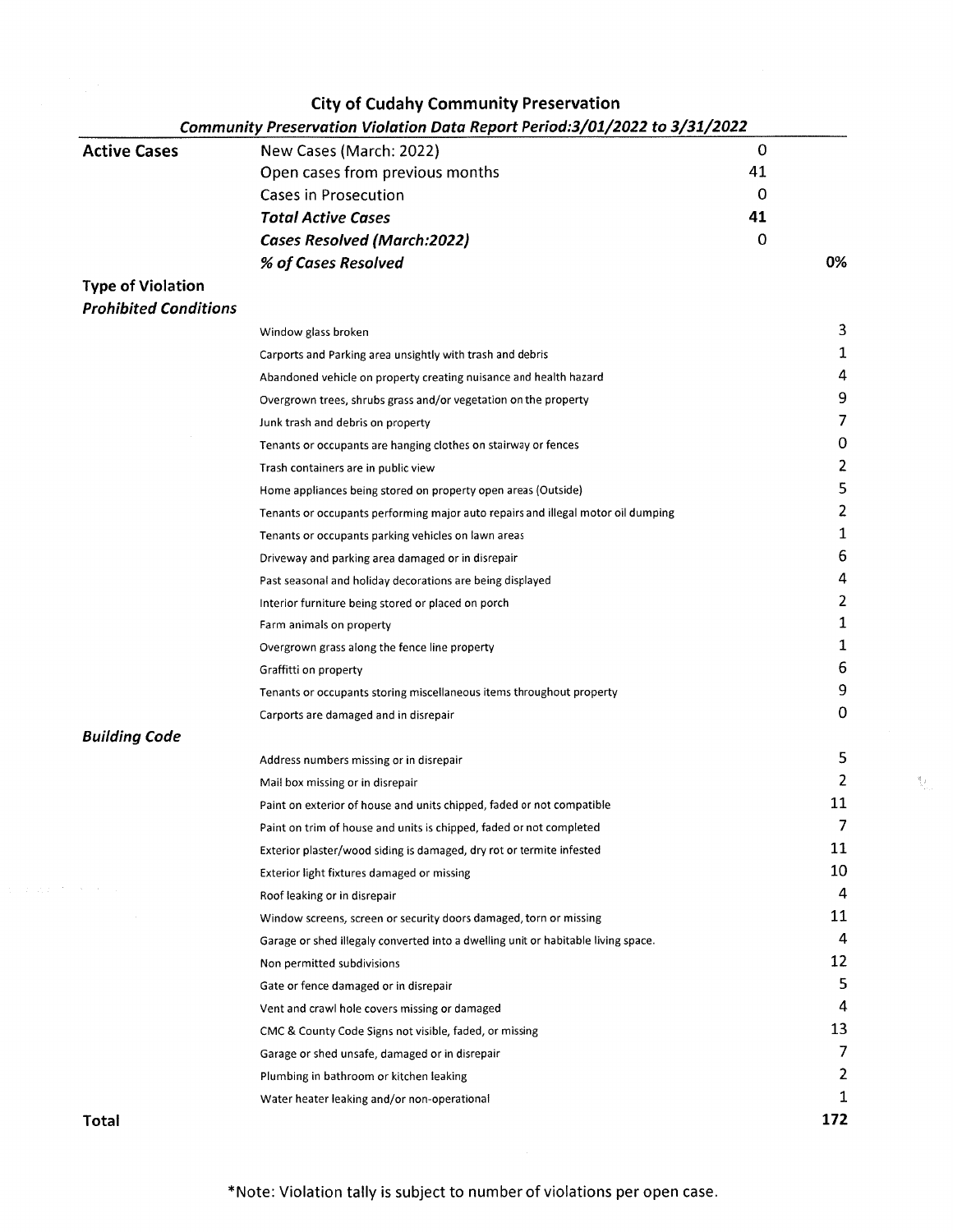### **MINUTES**

## **CITY OF CUDAHY** PUBLIC SAFETY COMMISSION

#### March 8, 2022 - 5:00 P.M.

### **1. CALL TO ORDER**

Chair Cruz called the meeting to order at 5:04 p.m.

### 2. ROLL CALL

- PRESENT: **Commissioner (Vacant) Commissioner Enrique Cardonne Commissioner Gustavo Mendez Chair Emanuel Cruz**
- ABSENT: Pro Tem Diana Vera
- **ALSO PRESENT:** Commission Liaison/Community Preservation Officer. Raul Mazariegos, Deputy Sheriff Moises Montes, Sqt. Mayra Sotomayor, and City Clerk Richard Iglesias

#### 3. PLEDGE OF ALLEGIANCE:

The Pledge of Allegiance was led by Chair Cruz.

#### **4. PRESENTATION - NONE**

#### 5. PUBLIC COMMENT - NONE

#### 6. COMMUNITY PRESERVATION OFFICER'S VERBAL REPORT

Community Preservation Officer Mazariegos announced the verbal report for the month of February.

#### 7. BUSINESS SESSION

A. February 2022 monthly report from the LA County Sheriff's Department

Recommendation: Staff recommends the Public Safety Commission to receive and file.

Motion: Commissioner Cardonne motioned to receive and file the February 2022 monthly report from the LA County Sheriff's Department, seconded by Chairperson Cruz. Motion passed 3-0-1 by the following roll call vote: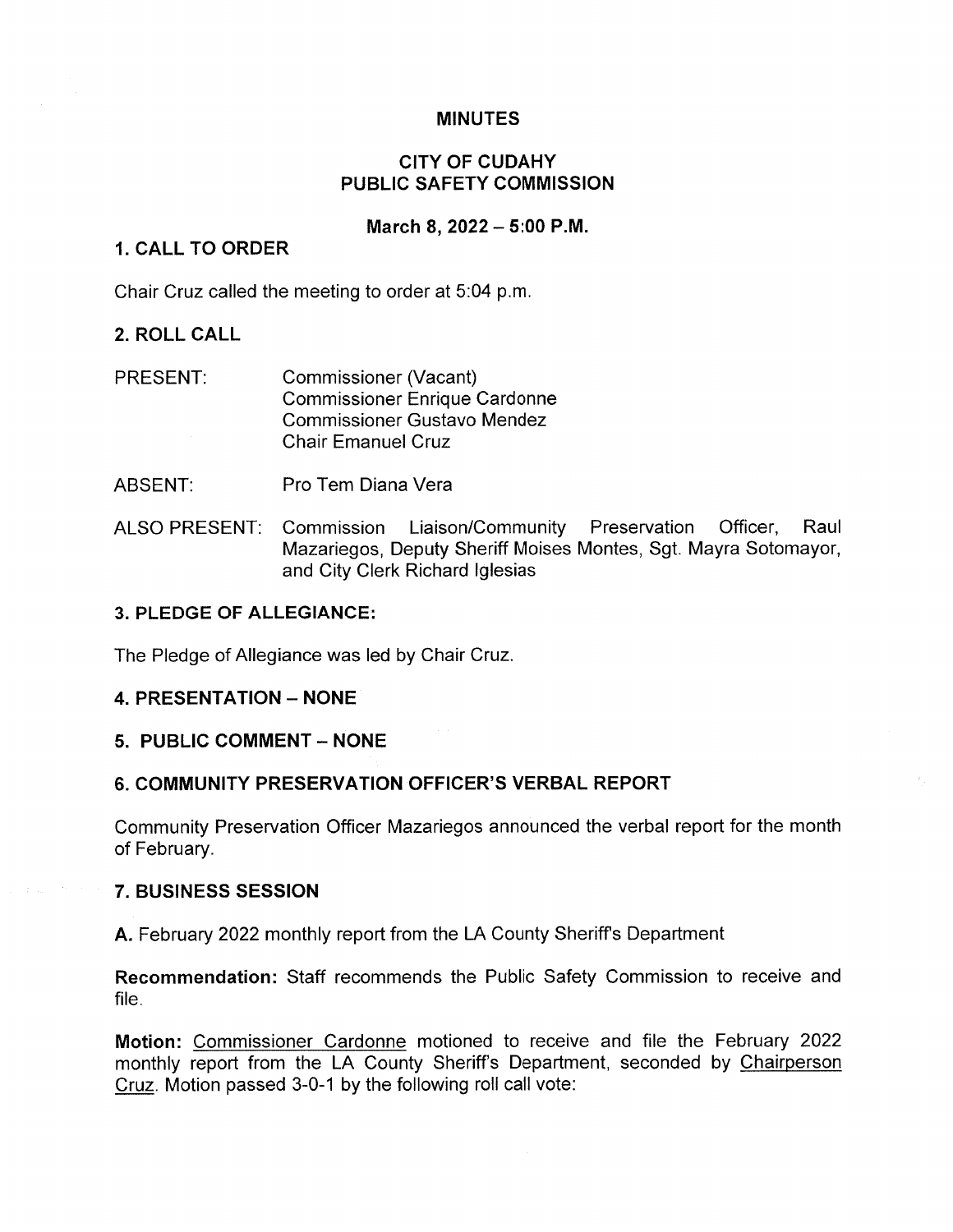AYES: Cardonne, Mendez, and Cruz NOES: **None** ABSENT: Vera ABSTAIN: **None** 

**B.** February 2022 monthly report from the Community Preservation Department.

Recommendation: Staff recommends the Public Safety Commission to receive and file.

Motion: Commissioner Cardonne motioned to receive and file the February 2022 monthly report from the Community Preservation Department, seconded by Chairperson Cruz. Motion passed 3-0-1 by the following roll call vote:

Cardonne, Mendez, and Cruz AYES: NOES: **None** ABSENT: Vera ABSTAIN: **None** 

C. Consideration to Review and Approve the Draft Minutes of February 8, 2022, for the Regular Meeting of the Public Safety Commission.

Recommendation: Staff recommends the Public Safety Commission to review and approve the Draft Minutes for February 8, 2022.

Motion: Chairperson Cruz motioned to review and approve the Draft Minutes for February 8, 2022, seconded by Commissioner Mendez. Motion passed 3-0-1 by the following roll call vote:

AYES: Cardonne, Mendez, and Cruz NOES: **None** ABSENT: Vera ABSTAIN: None

#### 8. DISCUSSION

Officer Mazariegos announced and welcomed Sheriff's Sergeant Mayra Sotomayor to the meeting and announced the Coffee with a Deputy event for March 16<sup>th</sup>, Neighborhood Watch at Clara Park March 17th, and Cudahy clean-up for March 26th.

Sergeant Mayra Sotomayor introduced herself.

Chair Cruz and Commissioner Mendez welcomed Sheriff's Sergeant Sotomayor.